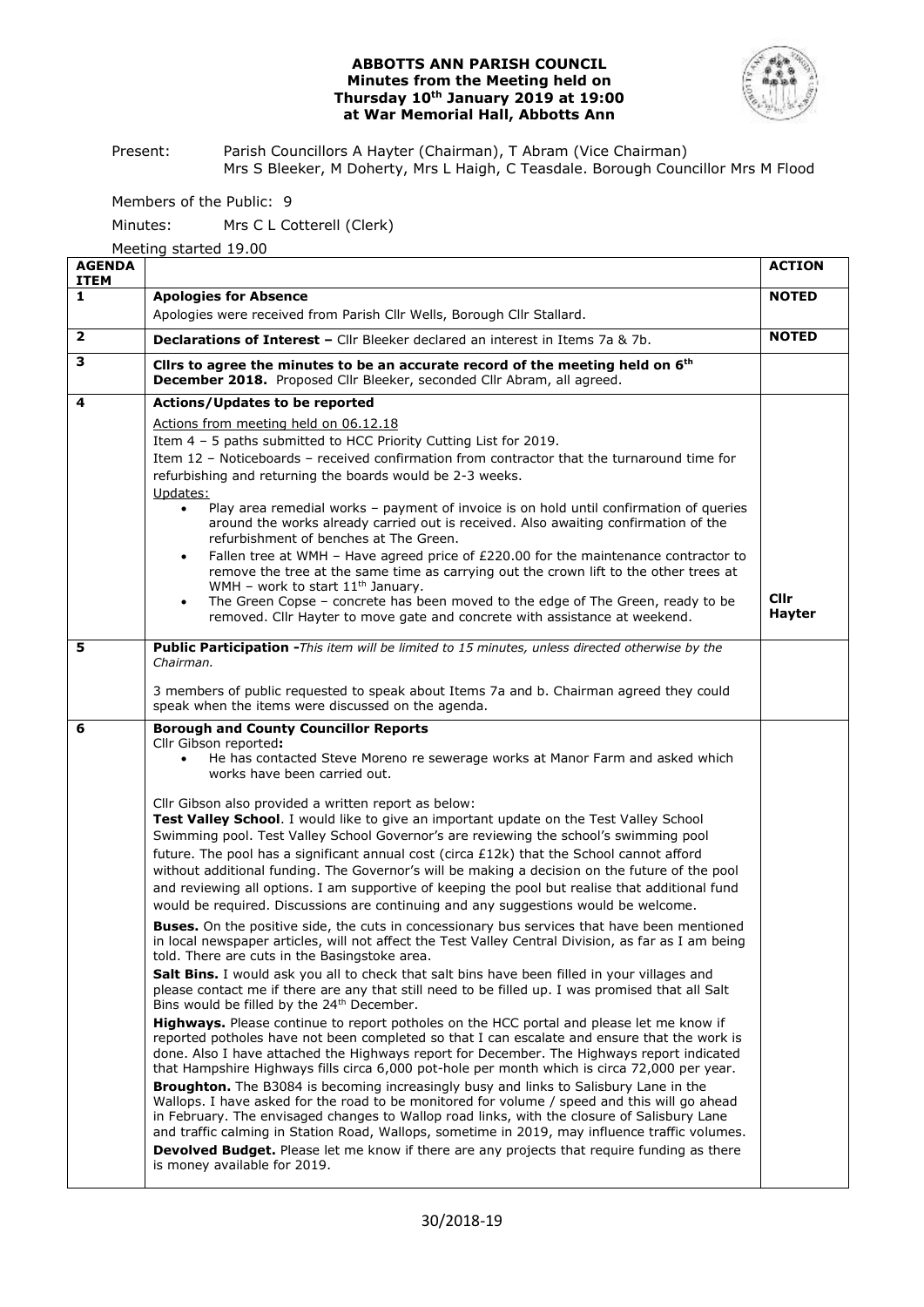# **ABBOTTS ANN PARISH COUNCIL Minutes from the Meeting held on Thursday 10th January 2019 at 19:00 at War Memorial Hall, Abbotts Ann**



|    | Cllr Flood reported:<br>Additional household bin 2 yr review is taking place.                                                                                                                                                                                                                                                                                                         |                                                                                                                                                                                                                                                                                                                                                                                                       |              |  |  |  |  |
|----|---------------------------------------------------------------------------------------------------------------------------------------------------------------------------------------------------------------------------------------------------------------------------------------------------------------------------------------------------------------------------------------|-------------------------------------------------------------------------------------------------------------------------------------------------------------------------------------------------------------------------------------------------------------------------------------------------------------------------------------------------------------------------------------------------------|--------------|--|--|--|--|
|    | Watercress manager has cleared the drains on their land.                                                                                                                                                                                                                                                                                                                              |                                                                                                                                                                                                                                                                                                                                                                                                       |              |  |  |  |  |
|    | $\bullet$<br>TVBC are taking part in a pilot scheme assisting homeless/rough sleepers with other<br>$\bullet$                                                                                                                                                                                                                                                                         |                                                                                                                                                                                                                                                                                                                                                                                                       |              |  |  |  |  |
|    | agencies.                                                                                                                                                                                                                                                                                                                                                                             |                                                                                                                                                                                                                                                                                                                                                                                                       |              |  |  |  |  |
|    | $\bullet$                                                                                                                                                                                                                                                                                                                                                                             | Update on opening date for leisure centre $-$ the actual date has not been published<br>yet but should be soon.                                                                                                                                                                                                                                                                                       |              |  |  |  |  |
| 7  | Planning and Tree Work applications - Cllrs to propose responses to be submitted to<br>TVBC relating to the following applications: Proposed Cllr Abram, seconded Cllr<br>Teasdale.                                                                                                                                                                                                   |                                                                                                                                                                                                                                                                                                                                                                                                       |              |  |  |  |  |
|    | Cllrs to propose responses to be submitted to TVBC relating to the following applications:                                                                                                                                                                                                                                                                                            |                                                                                                                                                                                                                                                                                                                                                                                                       |              |  |  |  |  |
|    |                                                                                                                                                                                                                                                                                                                                                                                       | Cllr Bleeker left the meeting for items 7a) and 7b)                                                                                                                                                                                                                                                                                                                                                   |              |  |  |  |  |
|    |                                                                                                                                                                                                                                                                                                                                                                                       | a) 18/03110/TREEN - T1 Conifer - Fell, T2 - Ash - Fell, T7 - Co-dominant conifers - Fell<br>- White Smocks Little Ann Road Little Ann - APPLICATION WITHDRAWN.                                                                                                                                                                                                                                        |              |  |  |  |  |
|    |                                                                                                                                                                                                                                                                                                                                                                                       | b) 18/03116/TPON - T3 Ash - Removal of overhanging branches, T4 - Twin stemmed<br>Ash - Fell, T5 - Ash - Fell, T6 Ash - Fell - White Smocks Little Ann Road Little Ann -<br>APPLICATION DECIDED.                                                                                                                                                                                                      |              |  |  |  |  |
|    |                                                                                                                                                                                                                                                                                                                                                                                       | Chairman invited residents to speak regarding the two applications. Residents<br>expressed their concerns about the trees and overhanging branches at White Smocks<br>and the possible danger to surrounding properties if they were not felled. - Cllrs<br>agreed to ask for extension to decision date for any new tree application for White<br>Smocks.                                            | <b>Clerk</b> |  |  |  |  |
|    | C)                                                                                                                                                                                                                                                                                                                                                                                    | 18/03137/FULLN - Proposed single storey rear glazed extension - 26 Blueberry<br>Gardens Andover - No Objection - All agreed.                                                                                                                                                                                                                                                                          |              |  |  |  |  |
|    | d)                                                                                                                                                                                                                                                                                                                                                                                    | 18/03142/FULLN - Single storey rear extension to provide enlarged kitchen and<br>dining area - 67 Hibiscus Crescent Andover - No Objection - All agreed.                                                                                                                                                                                                                                              |              |  |  |  |  |
|    | e)                                                                                                                                                                                                                                                                                                                                                                                    | 18/03229/FULLN & 18/03230/LBWN - Repair & convert barn to provide two bedroom<br>living accommodation ancillary to the house, a workshop & a garage, and erection of<br>two porches - Mill House, 101 Mill Lane, Abbotts Ann - No Objection - All agreed.                                                                                                                                             |              |  |  |  |  |
|    | f)                                                                                                                                                                                                                                                                                                                                                                                    | 18/03281/FULLN - Replace greenhouse with garden outbuilding - Linden Cottage 30<br>Church Lane Footpath Abbotts Ann - No Objection - All agreed.                                                                                                                                                                                                                                                      |              |  |  |  |  |
|    |                                                                                                                                                                                                                                                                                                                                                                                       | g) 18/03325/FULLN - Erection of dwelling - Land Adjacent Cattle Lane Farm 25 Cattle<br>Lane Abbotts Ann - Objection - Voted 5 for, 1 abstained. Proposal carried.<br>(Reasons for objection added as Appendix to these minutes.)                                                                                                                                                                      |              |  |  |  |  |
| 8  | <b>Village Design Statement</b>                                                                                                                                                                                                                                                                                                                                                       |                                                                                                                                                                                                                                                                                                                                                                                                       |              |  |  |  |  |
|    |                                                                                                                                                                                                                                                                                                                                                                                       | Cllrs to receive an overview and advice from TVBC Planning Officer regarding the village<br>design statement - TVBC Planning Officers were unable to attend the January meeting, item<br>is deferred to February meeting.                                                                                                                                                                             |              |  |  |  |  |
| 9  |                                                                                                                                                                                                                                                                                                                                                                                       | <b>Budget and Precept for 2019/20</b>                                                                                                                                                                                                                                                                                                                                                                 |              |  |  |  |  |
|    |                                                                                                                                                                                                                                                                                                                                                                                       | a) Cllrs to review and approve the budget for 2019/20 - Cllrs approved the budget for<br>2019/20 - Proposed Cllr Haigh, seconded Cllr Bleeker, all agreed. Cllrs agreed an<br>action to contact Andover Town Council to ask whether they wish to take over<br>responsibility of the defibrillator and dog bin at Burghclere Down.                                                                     | <b>Clerk</b> |  |  |  |  |
|    | b)                                                                                                                                                                                                                                                                                                                                                                                    | Cllrs to approve the precept demand for $2019/20$ – Cllrs discussed the precept and<br>approved an increase to the Band D equivalent to $E40.00$ . The precept approved for<br>2019/20 is £25,440.00 - Proposed Cllr Haigh, seconded Cllr Bleeker, all agreed.<br>(Amended addition: "Reserve will be 50% of operational spend and the remainder for<br>projects" - Approved Minute Item 3, 07.02.19) |              |  |  |  |  |
| 10 |                                                                                                                                                                                                                                                                                                                                                                                       | <b>Old Coach Road</b>                                                                                                                                                                                                                                                                                                                                                                                 |              |  |  |  |  |
|    | Cllrs to receive an update regarding the application for a Right of Way $-$ Further information<br>for the application was provided in May 2017 and it was confirmed that the application is<br>within the priority system but there have been delays in processing. Cllrs agreed an action to<br>contact County Cllr Gibson to ask him to chase Right of Way Officer for a decision. |                                                                                                                                                                                                                                                                                                                                                                                                       |              |  |  |  |  |
| 11 |                                                                                                                                                                                                                                                                                                                                                                                       | Wildflower Meadow - Abbotts Ann Green Action (AAGA)                                                                                                                                                                                                                                                                                                                                                   |              |  |  |  |  |
|    | a)                                                                                                                                                                                                                                                                                                                                                                                    | Cllrs to receive an update on plans for wildflower meadow for 2019 - Cllrs received<br>an update. In 2019 the plan is to mow in spring and again in autumn, paths will be<br>mown more regularly. Cllrs asked that explanation signs are provided for the area.<br>Action: AAGA to investigate plans for signs.                                                                                       | <b>AAGA</b>  |  |  |  |  |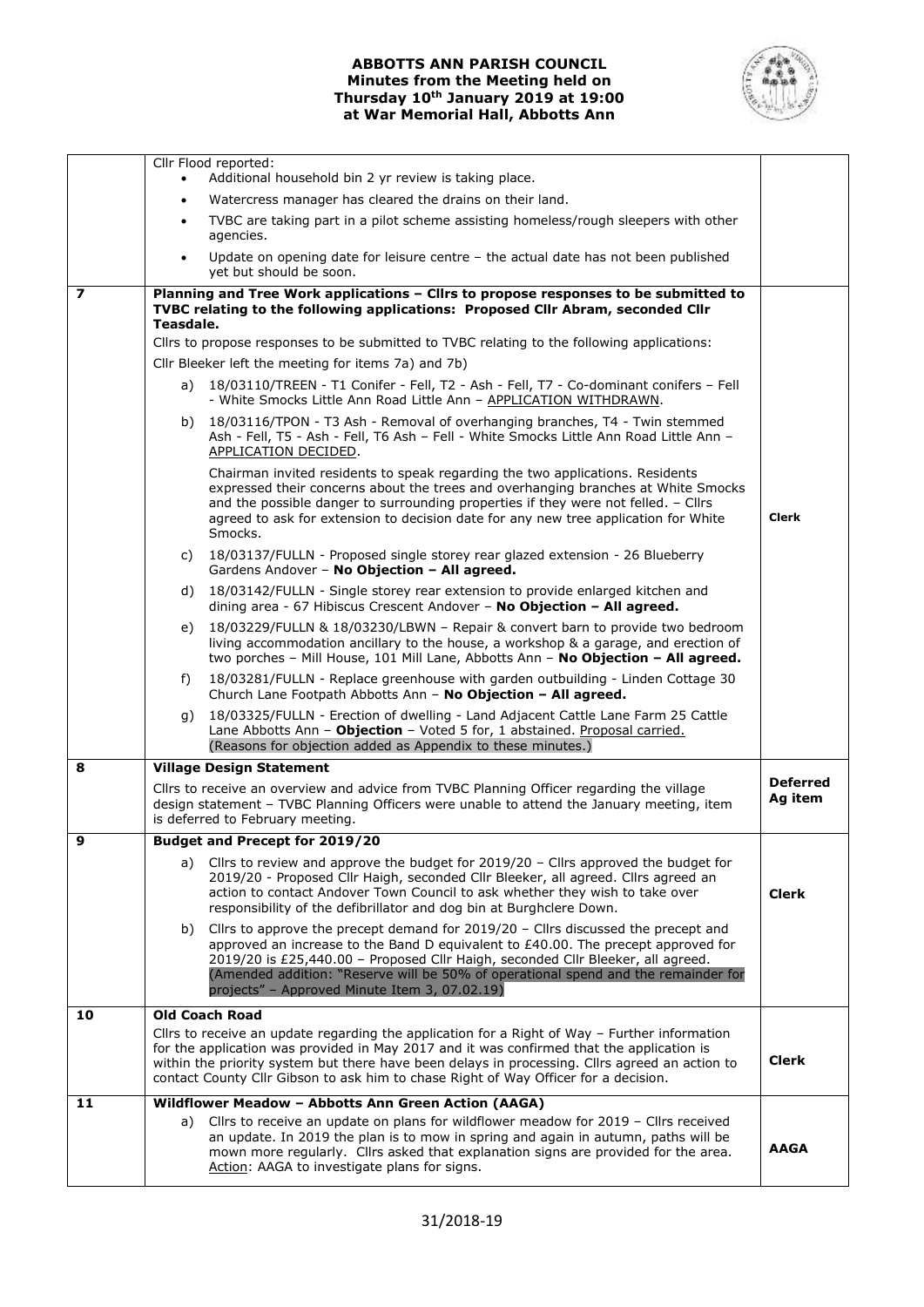# **ABBOTTS ANN PARISH COUNCIL Minutes from the Meeting held on Thursday 10th January 2019 at 19:00 at War Memorial Hall, Abbotts Ann**



|    | b)                                                                                                                    | seconded Cllr Haigh, all agreed.                                                                                                                                                                                                                                   |         | Cllrs to consider a funding request from AAGA - after discussion Cllrs agreed a grant<br>of £100.00 for maintenance in 2019 and an additional one-off payment of £50.00 for<br>the purchase of plug plants for immediate planting - Proposed Cllr Doherty, |         | <b>AAGA</b> |  |  |
|----|-----------------------------------------------------------------------------------------------------------------------|--------------------------------------------------------------------------------------------------------------------------------------------------------------------------------------------------------------------------------------------------------------------|---------|------------------------------------------------------------------------------------------------------------------------------------------------------------------------------------------------------------------------------------------------------------|---------|-------------|--|--|
|    |                                                                                                                       | Action: AAGA to come back with revised quote for removing grass clippings from the<br>wildflower meadow each time it is mown.                                                                                                                                      |         |                                                                                                                                                                                                                                                            |         |             |  |  |
| 12 | <b>The Green</b>                                                                                                      |                                                                                                                                                                                                                                                                    |         |                                                                                                                                                                                                                                                            |         |             |  |  |
|    | Cllrs to consider future development plans for The Green - Item deferred to next meeting.                             |                                                                                                                                                                                                                                                                    |         |                                                                                                                                                                                                                                                            |         |             |  |  |
| 13 | <b>Pavilion Refurbishment</b>                                                                                         |                                                                                                                                                                                                                                                                    |         |                                                                                                                                                                                                                                                            |         |             |  |  |
|    | Cllrs to approve refurbishment works to the Pavilion.<br><b>Clir</b>                                                  |                                                                                                                                                                                                                                                                    |         |                                                                                                                                                                                                                                                            |         |             |  |  |
|    | Two quotes have been received one approx. £1600 and one approx. £5000 for redecoration.<br>Abram/                     |                                                                                                                                                                                                                                                                    |         |                                                                                                                                                                                                                                                            |         |             |  |  |
|    | Cllr Abram agreed to try and obtain one further quote and produce proposal for next agenda.<br>Ag Item                |                                                                                                                                                                                                                                                                    |         |                                                                                                                                                                                                                                                            |         |             |  |  |
| 14 | <b>Finance</b>                                                                                                        |                                                                                                                                                                                                                                                                    |         |                                                                                                                                                                                                                                                            |         |             |  |  |
|    | a)                                                                                                                    | Cllrs to approve the Financial Statement for $1^{st}$ to $31^{st}$ December 2018 – Proposed<br>Cllr Bleeker, seconded Cllr Abram, all agreed.                                                                                                                      |         |                                                                                                                                                                                                                                                            |         |             |  |  |
|    | b)                                                                                                                    | Cllrs to consider any additional costs for noticeboard refurbishment – Cllrs approved<br>additional cost of £95.00 for collection of noticeboards. Cllr Haigh to confirm cost and<br>date with contractor. Proposed Cllr Bleeker, seconded Cllr Haigh, all agreed. |         |                                                                                                                                                                                                                                                            |         |             |  |  |
|    | Cllrs to approve the following payments to be made - Proposed Cllr Bleeker,<br>C)<br>seconded Cllr Abram, all agreed. |                                                                                                                                                                                                                                                                    |         |                                                                                                                                                                                                                                                            |         |             |  |  |
|    |                                                                                                                       | Payee                                                                                                                                                                                                                                                              | Amount  | <b>Payee</b>                                                                                                                                                                                                                                               | Amount  |             |  |  |
|    |                                                                                                                       | Clerks/office expenses Dec £43.75                                                                                                                                                                                                                                  |         | Clerk Salary (Jan S/O)                                                                                                                                                                                                                                     | £830.11 |             |  |  |
|    |                                                                                                                       | Countrywide Grds Dec                                                                                                                                                                                                                                               | £934.00 | HMRC PAYE Q3                                                                                                                                                                                                                                               | £135.84 |             |  |  |
|    |                                                                                                                       | MA Lovell (mower service) £130.08                                                                                                                                                                                                                                  |         | Moores Cleaning (pavilion)                                                                                                                                                                                                                                 | £420.00 |             |  |  |
|    |                                                                                                                       | AADEFIB (replacement pads)£108.00                                                                                                                                                                                                                                  |         | Pension Contributions (DD)                                                                                                                                                                                                                                 | £43.88  |             |  |  |
|    |                                                                                                                       | <b>BT Bill</b>                                                                                                                                                                                                                                                     | £63.39  |                                                                                                                                                                                                                                                            |         |             |  |  |
| 15 | <b>Next Meeting - Thursday 7th February 2019 - 7pm - War Memorial Hall, Abbotts Ann</b>                               |                                                                                                                                                                                                                                                                    |         |                                                                                                                                                                                                                                                            |         |             |  |  |

**Meeting closed at 20.50**

**These minutes were amended, approved and signed by the Chairman at the meeting held on 7th February 2019**